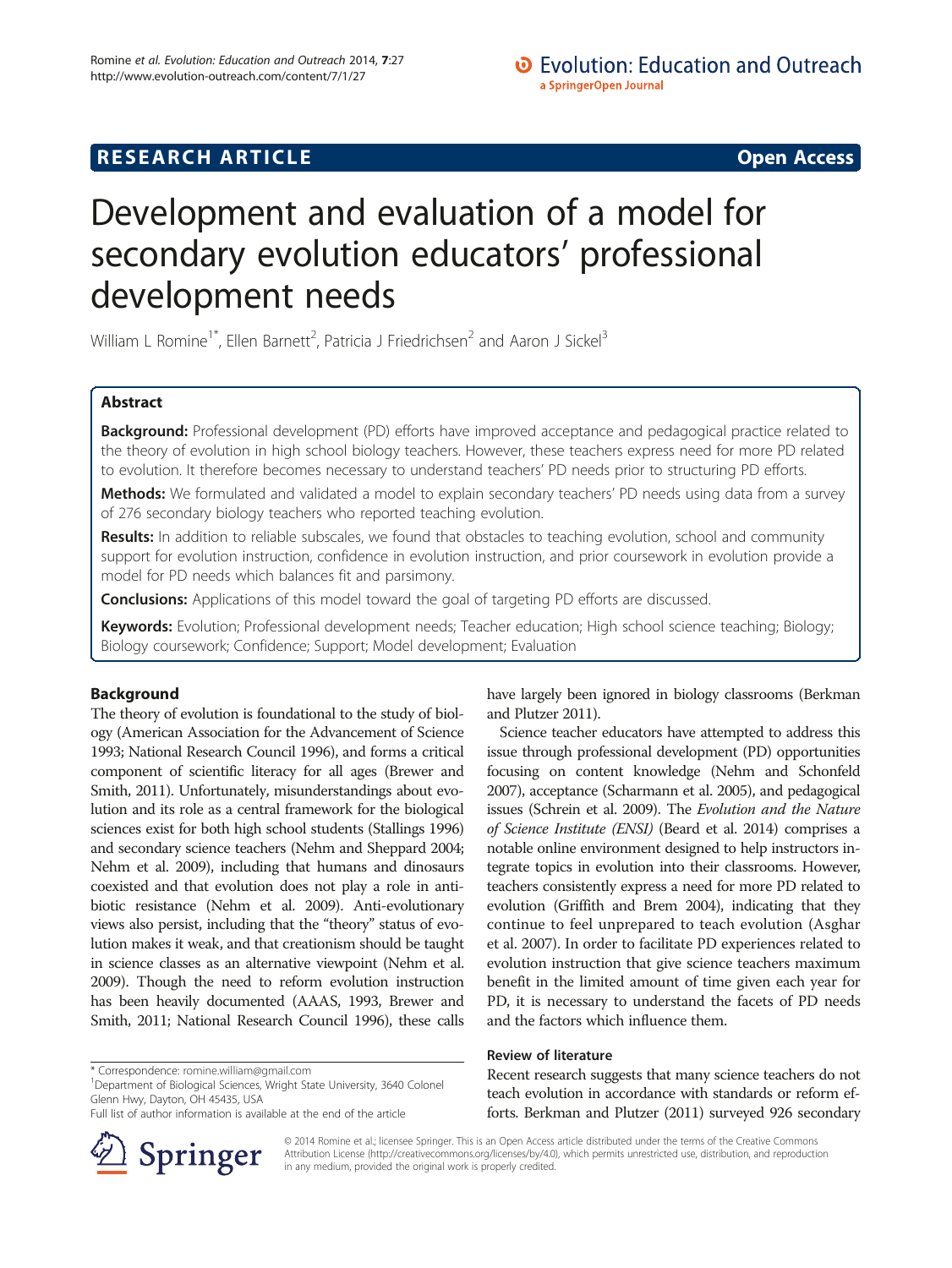biology teachers and found that only 28% of participants reported teaching evolution in line with the National Science Education Standards (National Research Council [1996\)](#page-9-0), with 60% cautiously teaching some aspects of evolution and 13% advocating creationism or intelligent design. Other studies support the assertion that there are science teachers who include some version of creationism into their instruction (Aguillard, [1999](#page-8-0); Weld and McNew [1999](#page-9-0)). Moore's [\(2007](#page-9-0)) survey of 107 secondary science teachers revealed that 34% of participants reported including creationism in the curriculum or not teaching evolution at all. When science teachers do teach evolution, they tend to teach the mechanisms of evolution, such as natural selection, while avoiding large-scale evolutionary trends such as speciation, descent from common ancestry, and human evolution (Aguillard [1999;](#page-8-0) Schulteis [2010](#page-9-0); Tidon and Lewontin [2004;](#page-9-0) van Dijk [2009\)](#page-9-0). Teachers tend to spend no more than a few weeks on evolution instruction (Berkman et al. [2008](#page-9-0); Rutledge and Mitchell, [2002\)](#page-9-0), and are not likely to view evolution as a unifying theme in the curriculum (Berkman et al. [2008\)](#page-9-0).

What explains the general lack of evolution instruction that occurs in high school science classrooms? Three factors have been shown to be associated with teachers' instructional time devoted to teaching evolution in the classroom: 1) content knowledge; 2) acceptance; and 3) knowledge of curriculum standards. Several studies suggest that secondary science teachers possess misunderstandings of evolution (Jimenez-Aleixandre [1994;](#page-9-0) Rutledge and Mitchell [2002](#page-9-0)). Nehm and Schonfeld ([2007\)](#page-9-0) found that inservice teachers with science degrees demonstrated misconceptions about natural selection similar to those found in K-12 students.

Understanding evolution may be a predictor of instructional time devoted to evolution. Berkman and Plutzer ([2011\)](#page-9-0) found that teachers who had taken an evolution course were more likely to teach evolution in line with reform efforts. Using a survey measure with 82 teachers in Oregon, Trani [\(2004](#page-9-0)) also found that teachers who demonstrated deeper understandings of evolution were more likely to report that evolution played a major role in the curriculum. In addition to content knowledge, several studies have documented a correlation between acceptance and instructional time. Many teachers openly report that they do not accept evolution or feel internal conflicts about acceptance. For example, Rutledge and Mitchell [\(2002\)](#page-9-0) reported that 33% of 552 inservice teachers in Indiana were undecided or did not accept evolution. Teachers often lack key understandings of the nature of science, or feel that their religious beliefs conflict with evolution, thereby leading them to reject evolutionary theory (Abrie [2010](#page-8-0); Rutledge and Warden [2000\)](#page-9-0). Teachers who do not accept evolution are less likely to teach it consistently in the classroom (Aguillard [1999](#page-8-0); Berkman et al. [2008;](#page-9-0) Trani [2004](#page-9-0)). Lastly, research has indicated that when teachers are aware of and possess positive

attitudes toward state standards that include evolution, they are more likely to teach it and use the standards as a justification (Donnelly and Boone [2007;](#page-9-0) Dotger et al. [2010](#page-9-0)).

In addition to factors associated with the lack of instructional time for teaching evolution, other research has demonstrated two challenges for teachers: 1) reluctance to navigate the controversial aspects of teaching evolution and 2) a lack of pedagogical preparedness to teach evolution. A survey study targeting evolution education in South Africa revealed that teachers had difficulty handling controversy about evolution in their classrooms (Sanders and Ngxola [2009](#page-9-0)). Cleaves and Toplis [\(2007](#page-9-0)) found that experienced teachers in the United Kingdom (UK) reported many incidents of students openly challenging the teaching of evolution, and described their feelings of inadequacy in addressing those challenges. Along with opposition from students, studies in the United States (US) reveal that teachers feel pressure from the community to avoid teaching evolution (Moore and Kraemer [2005](#page-9-0); Veal and Kubasko [2003\)](#page-9-0), which may lead them to teach evolution cautiously (Berkman and Plutzer [2011](#page-9-0); Goldston and Kyzer [2009\)](#page-9-0). Teachers also report a general lack of preparedness for teaching evolution (Asghar et al. [2007](#page-9-0)). Of all concerns mentioned by participants in the study by Sanders and Ngxola [\(2009\)](#page-9-0), 18% related to concerns about how to teach evolution. Griffith and Brem ([2004\)](#page-9-0) found that 15 biology teachers in Arizona desired more access to lesson plans for teaching evolution, accompanied with detailed narratives that explained tips for effective implementation.

Little is known about the effects of PD on teachers' willingness to teach evolution or pedagogical strategies for teaching evolution. When coursework targets a specific aspect of evolution education, improvement with that aspect has been documented. For example, Nehm and Schonfeld [\(2007](#page-9-0)) describe an evolution course focused on improving content knowledge and understandings of the nature of science, and reported significant gains in these areas. Another course focused on improving preservice teachers' understandings of the nature of science led to improved abilities to distinguish between the scientific merit of evolution and intelligent design (Scharmann et al. [2005](#page-9-0)). Our literature review yielded only two studies linking evolution-specific PD to teacher outcomes. Schrein et al. ([2009\)](#page-9-0) describes a one-day workshop on teaching evolution for 11 teachers, which focused on a variety of content and pedagogical issues. Most participants reported that they felt more prepared to teach evolution at the conclusion of the workshop, but desired more days for PD. Scharmann ([1994\)](#page-9-0) reports significant gains in acceptance and the use of student-centered approaches for inservice teachers after participating in a two-year evolution institute. The purpose of the institute was to improve teachers' content knowledge, understandings of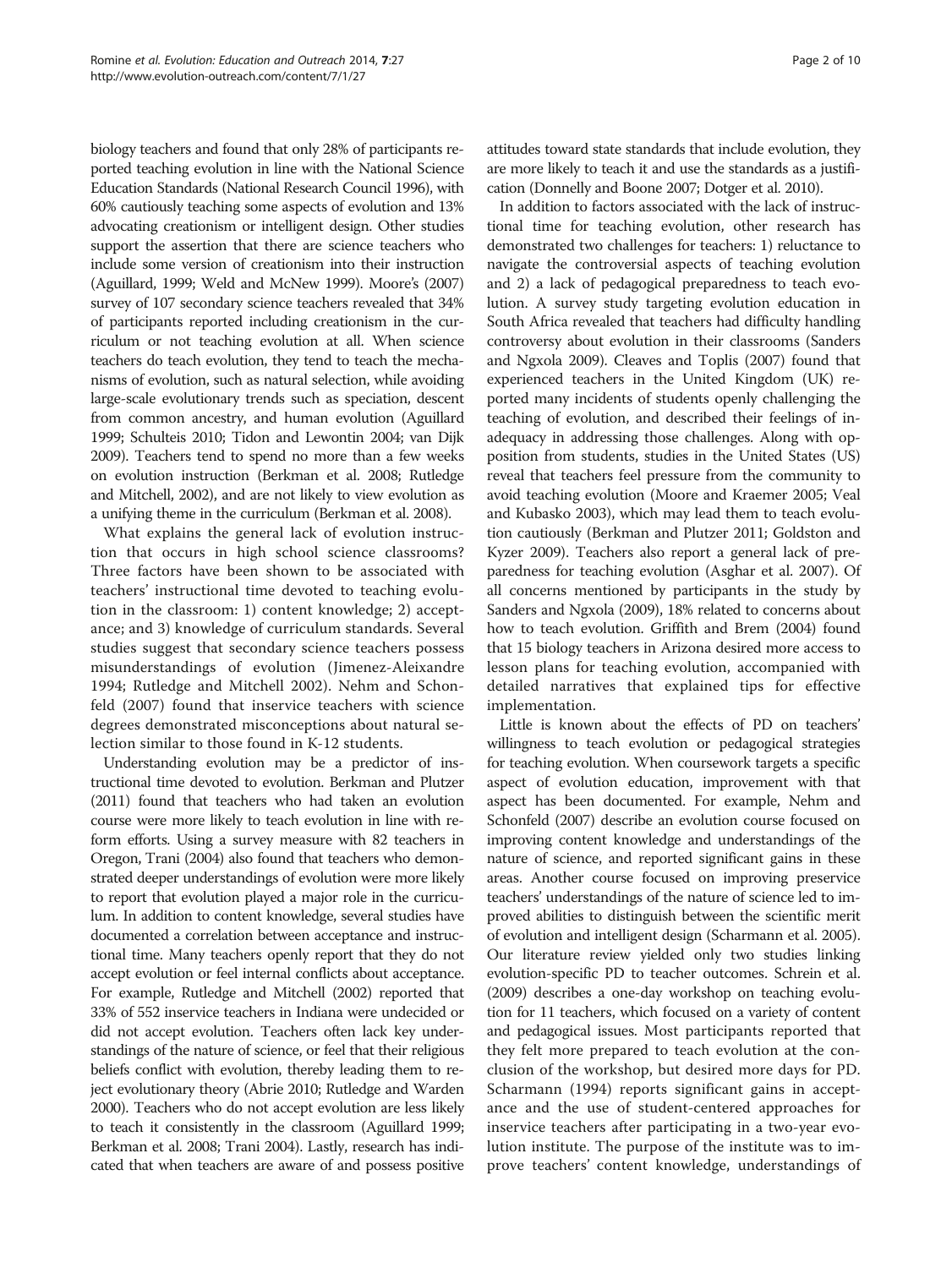the nature of science, acceptance, and access to lesson plans and curricula.

This study addresses a significant gap in the evolution education literature. While the research is clear that many factors are involved with teachers' implementation of evolution instruction, we know little about the relationships between these factors and teachers' self-reported PD needs. Given that many teachers feel unprepared to teach evolution (Asghar et al. [2007\)](#page-9-0) and desire more PD (Griffith and Brem [2004\)](#page-9-0), exploring potential predictors of specific PD needs and elucidating those relationships would be a useful endeavor for designing future evolution courses and PD experiences.

#### Purpose of the research

The purpose of this study was exploratory—to find the predictors that best describe the PD needs of biology teachers who teach evolution topics in their high school biology courses. The following questions were addressed:

- 1. What are the most important predictors for PD needs related to basic pedagogy, contemporary evolution instruction, and standards-based evolution instruction for instructors who report teaching evolution?
- 2. Can these predictors adequately explain PD needs related to basic pedagogy, contemporary evolution instruction, and standards-based evolution instruction?
- 3. What is the best model for adequately explaining PD needs which balances fit to the data and parsimony?

The subscale, "basic pedagogy," measured PD needs related to teaching practices that are fundamental to effective didactic evolution instruction. This included responding to opposition to evolution, sequencing of evolution curriculum topics, and writing assessment items. "Contemporary evolution instruction" measured PD needs related to practices which move beyond basic pedagogy, including discussion of current evolution research, use of simulations to teach evolution, and investigations using real data and/or live organisms. "Standards-based evolution instruction" measured teachers' need to link instruction to state and national standards, including the Frameworks for K-12 Science Education and the Next Generation Science Standards, (Schweingruber, et al. [2012](#page-9-0); NGSS Lead States, [2013\)](#page-9-0) and Missouri's Course-Level Expectations (Missouri Department of Elementary and Secondary Education, [2008\)](#page-9-0). We refer the reader to the Additional file [1](#page-8-0) for a detailed list of these and other survey items related to this study.

### Methods

#### Study context

In order to inform the design of a new hybrid content and pedagogy undergraduate course, Teach Evolution, we

distributed a survey asking high school biology teachers in Missouri about their evolution teaching practices and their perceived PD needs. At the present time, Missouri has not adopted the Next Generation Science Standards. The current biology standards, known as the Missouri Science Course Level Expectations (CLEs), were revised in 2008. The Missouri Science CLEs earned a grade of "C" in the Thomas B. Fordham Institute's 2000 and 2005 reports comparing state science standards (Gross et al. [2005](#page-9-0)). In the 2005 report, the evolution portion of the Missouri Science CLEs earned 3 out of a possible 3 points (Gross et al. [2005](#page-9-0)). However, many of the evolution-related standards are designated as local assessment items and consequently, are not included in the state biology assessment. Therefore, in Missouri, biology teachers are only held accountable for teaching the following evolution concepts: 1) explain the importance of reproduction to the survival of a species; 2) identify examples of adaptations that may have resulted from variations favored by natural selection; and 3) explain how environmental factors can be agents of natural selection (Missouri Department of Elementary and Secondary Education [2008,](#page-9-0) p. 14).

### Instrument development Development of items

Rigorous research requires the use of valid and reliable instruments; however, no instrument for assessing secondary science teachers' PD needs for teaching evolution exists within the literature. It was therefore necessary to validate subscales for measuring PD needs and potential factors that influence these needs. We developed and administered an assessment in Qualtrics to measure variables that potentially describe teachers' PD needs. This process was led by the third author, a jointly appointed professor in the Division of Biological Sciences and the Department of Learning, Teaching & Curriculum with 14 years of middle/high school biology teaching experience, and reviewed by another faculty member in the Division of Biological Sciences who teaches an evolution course. In addition, five graduate students, four of whom had high school teaching experience, reviewed the instrument and suggested revisions to increase content validity. The complete instrument is available in the Additional file [1](#page-8-0).

#### Measured and observed variables

Based on the review of the literature, we included both Likert measured and observed variables on the instrument that could potentially affect the PD needs of teachers. Underlying constructs for Likert measures were extracted through exploratory factor analysis via SPSS 21.0 using the method of principal components with promax rotation. Cronbach's alpha was calculated as an internal consistency measure of precision of item sum scores for each construct. Based on results from factor analysis, the outcome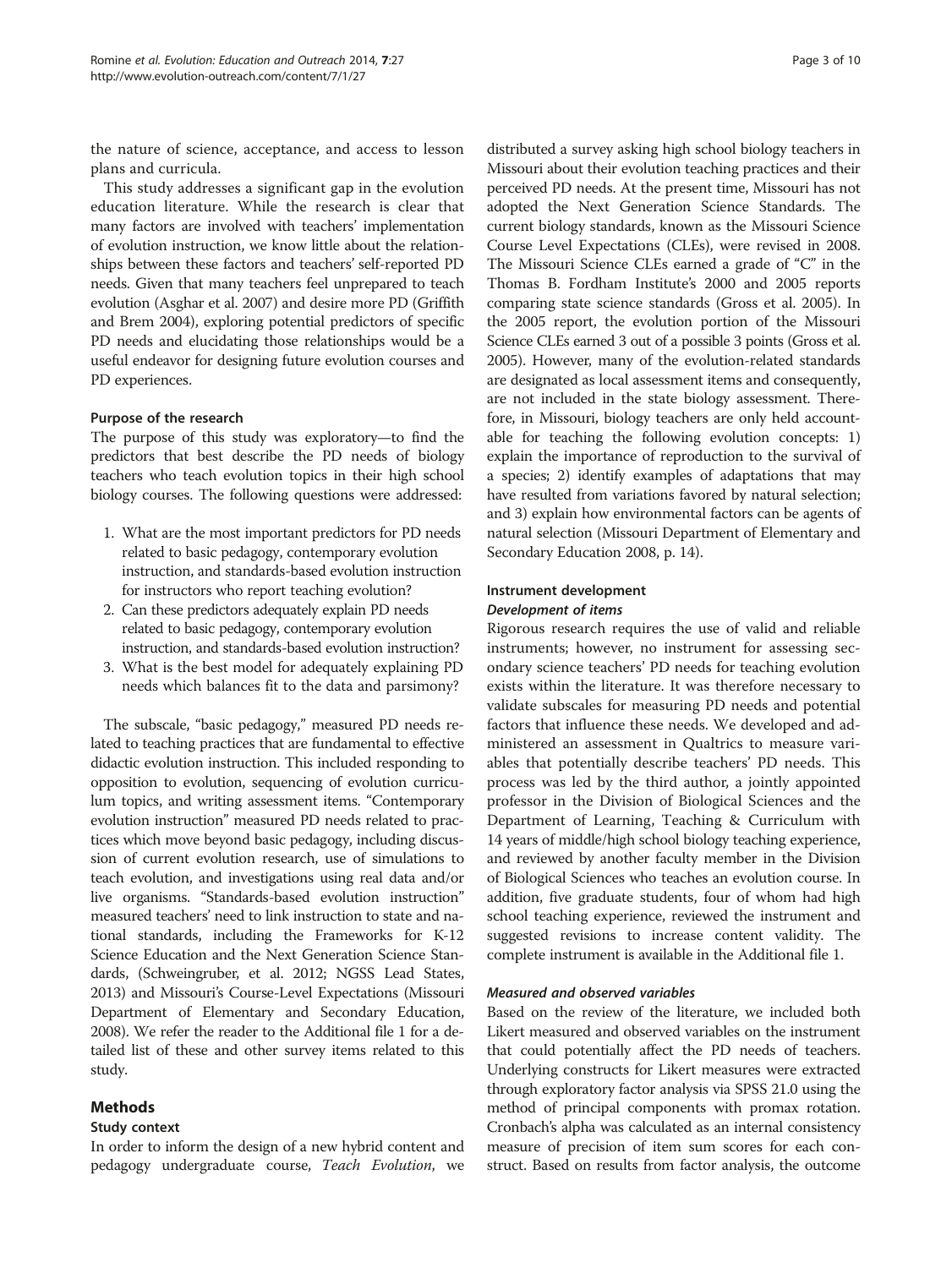of PD could be broken up into three subscales: basic pedagogy (8 items,  $\alpha_c = 0.794$ ), contemporary evolution instruction (4 items,  $\alpha_c = 0.633$ ), and standards-based evolution instruction (2 items,  $\alpha_c$  = 0.799). Eight measured predictor variables included perceived knowledge of evolution (13 items,  $\alpha_c = 0.928$ ), school/community support for teaching evolution (4 items,  $\alpha_c = 0.762$ ), perceived obstacles to teaching evolution (8 items,  $\alpha_c = 0.815$ ), lack of resources (4 items,  $\alpha_c = 0.850$ ), familiarity with text (5 items  $\alpha_c =$ 0.797) and internet (4 items,  $\alpha_c$  = 0.770) teaching resources related to evolution instruction, confidence in one's ability to teach evolution (13 items,  $\alpha_c = 0.908$ ), and time spent on evolution topics (12 items,  $\alpha_c = 0.827$ ).

We also wished to explore the effect of the teachers' backgrounds on their PD needs. Ten predictor variables were observed through direct reporting, including years in the teaching profession, undergraduate degree (Biology, Biology Education, Unified Science with a Biology emphasis, and Unified Science without a Biology emphasis), teacher certification program (Biology, Unified Science Biology, Unified Science Chemistry, Unified Science Physics, Unified Science Earth Science, and no Biology or Unified Science certification), whether or not the participant has taken an evolution class, path to certification (undergraduate major, master's degree, PRAXIS, or post-baccalaureate certification without a master's degree), involvement with professional organizations (Science Teachers of Missouri, National Science Teachers Association, National Association for Biology Teachers, or None), community environment (Urban, Suburban, and Rural), interference from parents regarding evolution instruction (Parents), and approach to evolution instruction.

### **Sampling**

The survey was distributed to a database of secondary science teachers in the state of Missouri whose email addresses were obtained from the University of Missouri's Office of Social and Economic Data Analysis. Invitations, with an embedded link to the survey, were sent via email to the teachers. Four reminders were sent, and 531 teachers responded. Only surveys completed by respondents currently or recently teaching general biology who reported teaching evolution were considered in this analysis  $(N =$ 276). This exclusion criterion was essential to the validity of this study since many parts of the survey, such as obstacles to teaching evolution and time spent on evolution topics, would be irrelevant to teachers who do not teach evolution within their biology courses. Participants who completed the survey were given the option of entering a drawing for a \$75 gift card.

### Sample characteristics

The teachers' experience ranged from 0 to 41 years with a mean value of 11. Most (68%) held an undergraduate

degree in either biology or biology education; 20% had a unified science degree with a biology emphasis, and the remainder of the respondents had a degree that was unified science without a biology emphasis or some other undergraduate degree. Fifty-eight percent of the teachers had taken an evolution class. Eighty-one percent of the respondents had a master's degree, and of those, 43% had completed a master's degree in education; 14% were in biology or a biology related field, and all others were in administration or some other area. The teachers pursued various paths to certification. Half received certification as part of their undergraduate preparation. One-fourth earned certification with their master's degree, and the remaining fourth were certified by passing the PRAXIS exam in a postbaccalaureate teacher preparation program. The majority of respondents (60%) were not members of a professional science education organization at the state or national level. Fourteen percent were members of the state science teacher organization. One-third were members of the National Science Teachers' Association (NSTA) and four percent were members of the National Association of Biology Teachers (NABT). Forty-three percent of the teachers reported teaching in rural schools; 44% taught in suburban schools, and 13% taught in urban schools.

#### Model selection

#### Stepwise regression

Multiple linear regression via the forward-stepwise algorithm ( $\alpha$  = 0.05) with SPSS 21.0 was used to reduce the large pool of predictors to a few that were most important in describing needs related to the three dimensions of PD (basic pedagogy, contemporary evolution instruction, and standards-based evolution instruction). The forwardstepwise algorithm contains both a forward and backward component. In the forward component, the addition of each potential predictor to the null model is tried. If none of the predictors increases the explained variance in PD needs with respect to the null model (measured with the r-square statistic) at a significance of  $\alpha = 0.05$  (measured by the partial F statistic), the algorithm stops. Otherwise, the predictor that most significantly improves the r-square of the regression is added to the model. This process continues until no more predictors significantly improve the variance explained by the current model. The forwardstepwise algorithm takes the forward process further, however, by adding a backwards step between each forward step; an attempt is made to remove each variable from the model in a leave-one-out fashion. If removing a variable reduces the r-square at  $\alpha$  = 0.10, then it is retained in the present model; otherwise, it is removed. After this backwards step, the next forward step proceeds. Since the order in which variables are entered can impact their effect on the model r-square, alternating forward and backward steps reduces bias in model selection.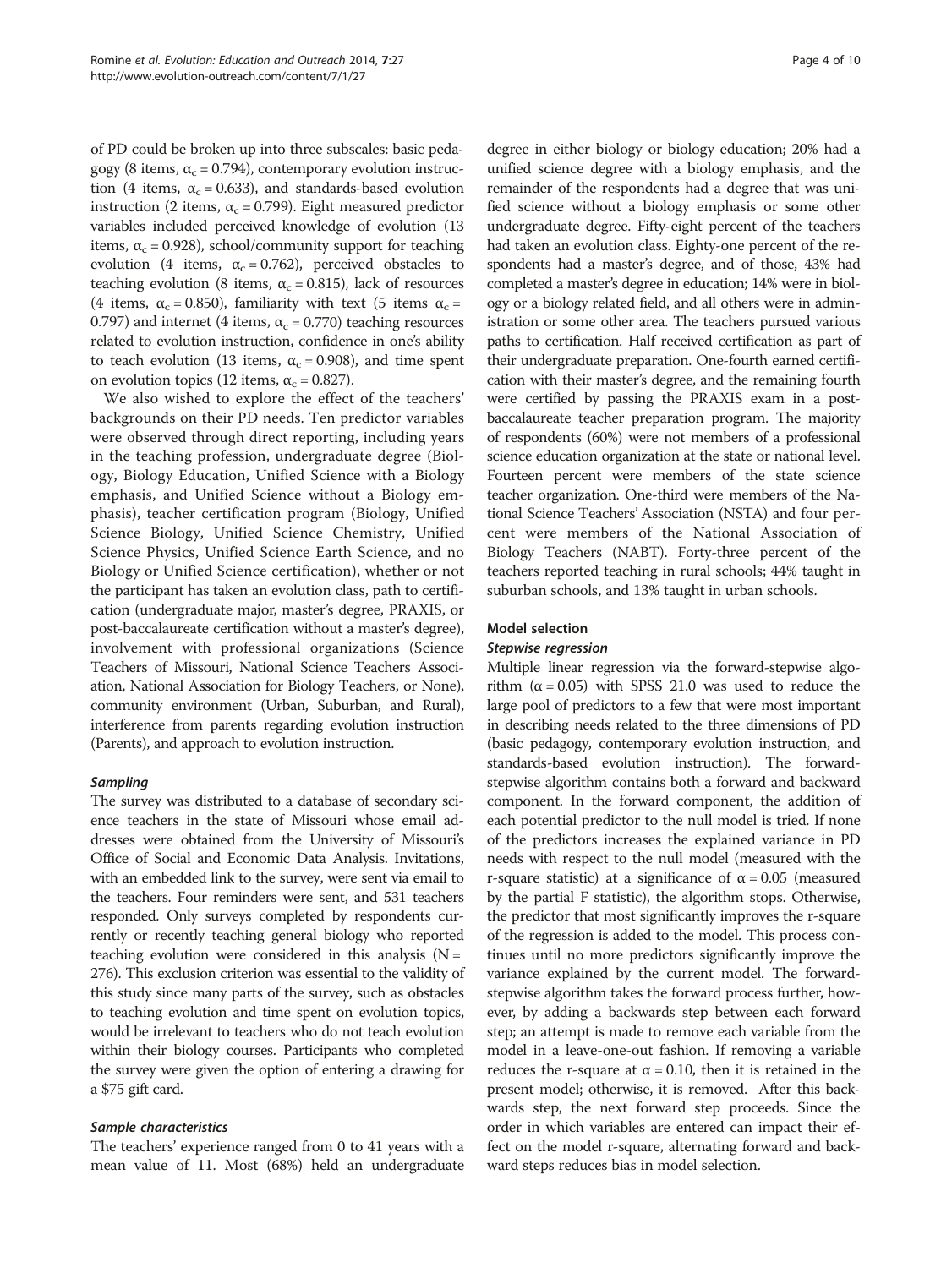#### Structural equation modeling

Unlike stepwise linear regression, structural equation modeling (SEM) takes a holistic confirmatory modeling approach, meaning that the measurement (from factor analysis) and structural (from regression) models are specified beforehand and tested simultaneously. Using predictors that were significant in the stepwise regression and hypothesized item-construct relationships from principal components factor analyses, a measurement model nested within a structural model was specified. While separate stepwise linear regressions are effective in finding the most causative predictors for a specific type of PD need, this procedure is limited in that it does not account for relationships between the dependent variables and error covariance between items. Unlike ordinary regression, SEM allows testing of relationships between the underlying predictor and outcome variables simultaneously, taking into account the covariance between these variables and their measurement errors during the calculation and evaluation of path coefficients (Bollen [1989](#page-9-0)). SEM has an additional advantage in that it allows nesting of the measurement model (the model relating survey items to measured variables) within the structural model (the model which links the measured and observed variables). In this way, the parameters for the multiple factor analyses and regressions can be quantified within a single model instead of as multiple unrelated procedures.

#### Model specification and testing

LISREL 8.80 was used to solve path coefficients for the measurement and structural models via the full information maximum likelihood (FIML) procedure. The measurement model links individual survey items to their underlying constructs while the structural model quantifies the relationships between these constructs. In defining the measurement model, the measured variables were expressed as predictors for item responses. Hence, the measurement model consists of one measurement equation for each item, and loading of the item onto measured variable(s) is expressed through the regression slope(s). In addition, item error variances and error covariances between related items were set to vary freely. An observed variable was specified in the model by fixing the regression slope to 1 and the measurement error to 0.

In the structural model, predictors found to be significant in the forward-stepwise models (exogenous variables) were regressed onto the three measured PD need outcomes (endogenous variables). The root mean square error of approximation (RMSEA) was used as the omnibus test for fit of the structural model with the data. An RMSEA at or below 0.06 is indicative of acceptable fit (Hu and Bentler [1995\)](#page-9-0). The z-test  $(\alpha = 0.05)$  was used to test the null hypothesis that individual path coefficients are zero for both the measurement and structural models.

#### Model comparison

Since stepwise regressions have a tendency for overfitting (Steyerberg et al. [1999\)](#page-9-0), we sought to compare the full structural model derived from stepwise regression with simpler alternative models in search of parsimony. In comparison of nested models, the model including all variables and links specified by the stepwise regressions was treated as the full model. Independent variables were removed in a leave-one-out fashion in order to find the relative significance of each predictor as a descriptor of PD needs when all other variables were included. The chisquare was used as a test for reduction of fit upon removal of a variable, and was evaluated at  $\alpha = 0.05$  significance. Akaike's Information Criterion (AIC) was used as an additional indicator of comparative model fit. A function of the goodness of fit of the model and the number of parameters, information criteria such as the AIC have been shown to reliably indicate the best-specified model out of two or more candidate models (Burnham and Anderson [2004](#page-9-0)). The model with the best fit for the number of variables is indicated by the minimum AIC value.

#### Results

#### Regression models

Five variables were found to be significant predictors for PD needs (Table 1) for teachers who report teaching evolution. Two predictors, perceived obstacles to teaching evolution (ObTch) and perceived knowledge (Knowl), were found to adequately account for the variance in PD needs related to basic pedagogy  $\sqrt{F(2, 245)} = 14.22$ ,  $p \ll 14.22$ 0.01]. In addition to perceived obstacles to teaching evolution and perceived knowledge, the predictors of supportive

Table 1 Main effects linear regression models derived from the forward-stepwise method

| Outcome      | Predictor      | В       | <b>SE</b> | t       | p    |
|--------------|----------------|---------|-----------|---------|------|
| Basic        |                |         |           |         |      |
|              | Intercept      | 11.18   | 1.65      | 6.79    | 0.00 |
|              | ObTch          | 0.26    | 0.05      | 5.17    | 0.00 |
|              | Knowl          | 0.07    | 0.03      | 2.27    | 0.02 |
| Contemporary |                |         |           |         |      |
|              | Intercept      | 6.41    | 0.93      | 6.86    | 0.00 |
|              | Knowl          | 0.04    | 0.01      | 2.81    | 0.01 |
|              | ObTch          | 0.08    | 0.02      | 3.16    | 0.00 |
|              | Support        | 0.13    | 0.05      | 2.33    | 0.02 |
|              | <b>EvolCls</b> | 0.38    | 0.17      | 2.22    | 0.03 |
| Standards    |                |         |           |         |      |
|              | Intercept      | 2.22    | 0.65      | 3.42    | 0.00 |
|              | ObTch          | 0.08    | 0.02      | 3.79    | 0.00 |
|              | Confid         | 0.04    | 0.02      | 2.56    | 0.01 |
|              | <b>EvolCls</b> | $-0.31$ | 0.15      | $-2.03$ | 0.04 |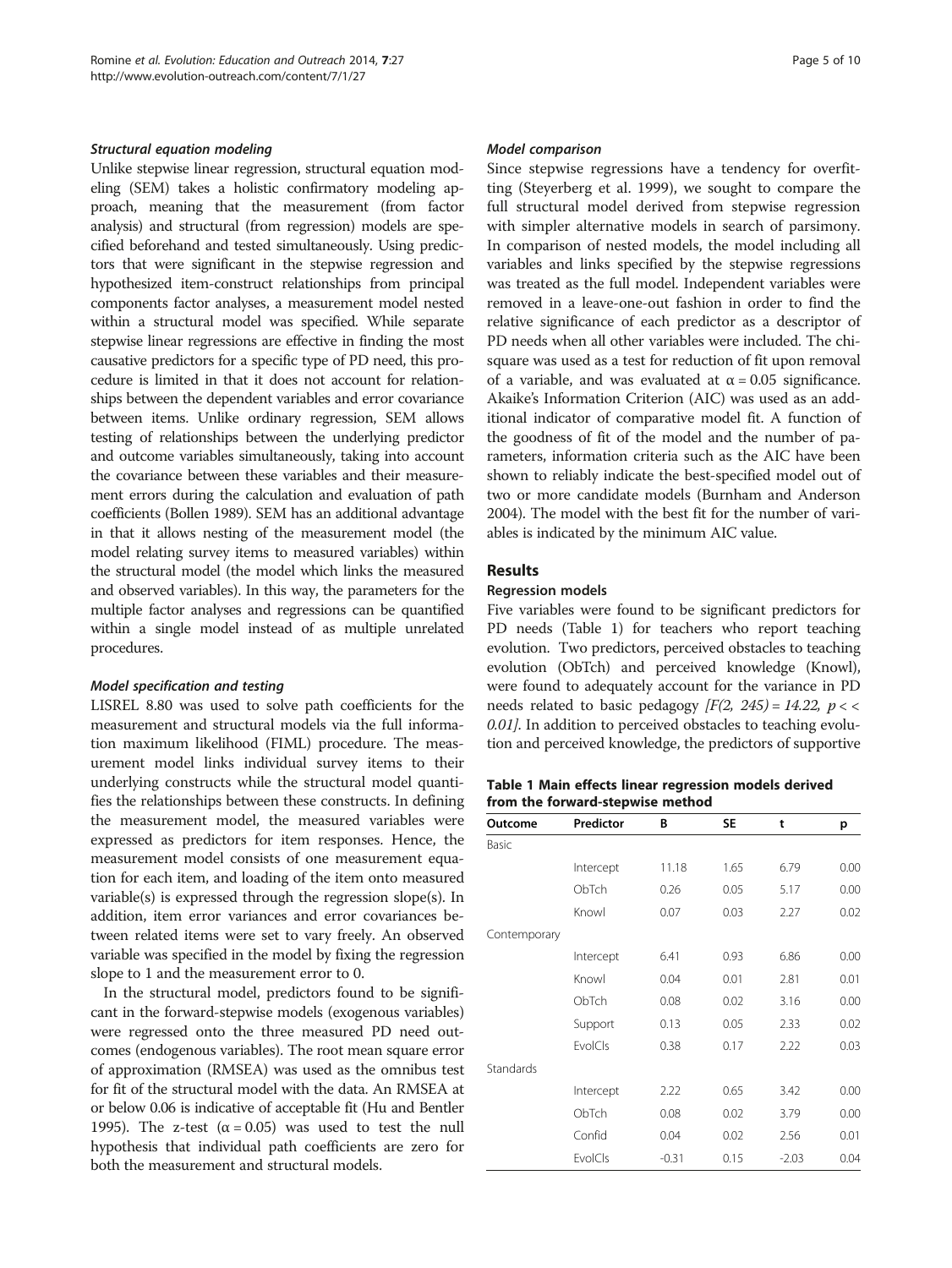<span id="page-5-0"></span>community environment (Support) and having taken an evolution class (EvolCls) were found to be significant for PD needs related to contemporary evolution instruction  $[F(4, 246) = 6.55, p < 0.01]$ . Perceived obstacles to teaching evolution, having taken an evolution class, and confidence in ability to teach evolution (Confid) were found to be significant for PD needs related to standards-based evolution instruction  $[F(3, 248) = 6.63, p < 0.01]$ . All variables had significant positive relationships to PD needs with the exception of having taken an evolution class, which showed a negative relationship to standards-related PD needs.

#### Structural equation model

The structural equation model combining the hypothesized item-factor relationships from the factor analyses and predictor-outcome relationships derived from the previous univariate regressions fit the data with an RMSEA of 0.047, which is well below the criterion of good fit of 0.06 proposed by Hu and Bentler [\(1995](#page-9-0)). In the measurement model for PD needs (Table 2), all parameters, with the exception of the error variance of Q5.5\_13, were significant at  $\alpha$  < 0.01. The relationship between item responses and their hypothesized measured predictor variables (supportive community, perceived knowledge, confidence in instruction, and perceived obstacles to teaching evolution) were significant (Table 3). However, fit of the structural model was improved by taking into account the fact that certain items measuring obstacles to getting support also measured other constructs. For example, Item Q6.2\_1, in addition to its expected relationship with obstacles to getting support, also showed a comparatively small but significant positive relationship with perceived knowledge. In addition, Items Q6.2\_2 and Q6.2\_3 measured lack of

|  | Table 2 Measurement model for PD needs |  |  |
|--|----------------------------------------|--|--|
|--|----------------------------------------|--|--|

| Item        | <b>Basic</b> | Contemporary | <b>Standards</b> | <b>Error Variance</b> |
|-------------|--------------|--------------|------------------|-----------------------|
| $Q5.5-1$    |              | 0.27         |                  | 0.18                  |
| Q5.52       |              | 0.35         |                  | 0.15                  |
| $Q5.5 - 3$  |              | 0.16         |                  | 0.27                  |
| $Q5.5 - 4$  | 0.15         |              |                  | 0.35                  |
| $Q5.5 - 5$  |              | 0.20         |                  | 0.26                  |
| Q5.56       | 0.28         |              |                  | 0.40                  |
| Q5.57       | 0.47         |              |                  | 0.23                  |
| $Q5.5 - 8$  | 0.35         |              |                  | 0.20                  |
| $Q5.5 - 9$  | 0.36         |              |                  | 0.29                  |
| $Q5.5 - 10$ | 0.49         |              |                  | 0.24                  |
| $Q5.5 - 11$ | 0.51         |              |                  | 0.24                  |
| $Q5.5 - 12$ |              |              | 0.47             | 0.23                  |
| $Q5.5 - 13$ |              |              | 0.58             | 0.13 <sup>a</sup>     |
| $Q5.5 - 14$ | 0.38         |              |                  | 0.25                  |

<sup>a</sup>Not significant (α = 0.05). All other parameters significant (α < < 0.01).

|  | Table 3 Measurement model for independent variables |  |  |  |
|--|-----------------------------------------------------|--|--|--|
|--|-----------------------------------------------------|--|--|--|

| Item        | <b>Support</b> | Knowl    | Confid  | ObTch | Error variance |
|-------------|----------------|----------|---------|-------|----------------|
| $Q3.5-1$    | 0.35           |          |         |       | 0.17           |
| Q3.52       | 0.47           |          |         |       | 0.09           |
| $Q3.5-3$    | 0.47           |          |         |       | 0.21           |
| $Q3.5 - 4$  | 0.13           |          |         |       | 0.18           |
| $Q5.1 - 1$  |                | 0.30     |         |       | 0.13           |
| Q5.12       |                | 0.33     |         |       | 0.25           |
| $Q5.1 - 3$  |                | 0.42     |         |       | 0.24           |
| $Q5.1 - 4$  |                | 0.49     |         |       | 0.32           |
| $Q5.1 - 5$  |                | 0.48     |         |       | 0.23           |
| $Q5.1\_6$   |                | 0.48     |         |       | 0.26           |
| Q5.17       |                | 0.50     |         |       | 0.25           |
| $Q5.1\_8$   |                | 0.44     |         |       | 0.37           |
| $Q5.1 - 9$  |                | 0.55     |         |       | 0.21           |
| $Q5.1 - 10$ |                | 0.45     |         |       | 0.18           |
| $Q5.1 - 11$ |                | 0.49     |         |       | 0.16           |
| $Q5.1 - 12$ |                | 0.44     |         |       | 0.26           |
| $Q5.1 - 13$ |                | 0.38     |         |       | 0.20           |
| $Q5.3-1$    |                |          | 0.10    |       | 0.04           |
| Q5.32       |                |          | 0.32    |       | 0.36           |
| $Q5.3 - 3$  |                |          | 0.36    |       | 0.27           |
| $Q5.3 - 4$  |                |          | 0.44    |       | 0.24           |
| $Q5.3 - 5$  |                |          | 0.45    |       | 0.17           |
| Q5.36       |                |          | 0.33    |       | 0.24           |
| Q5.37       |                |          | 0.44    |       | 0.21           |
| Q5.38       |                |          | 0.34    |       | 0.35           |
| $Q5.3 - 9$  |                |          | 0.45    |       | 0.17           |
| $Q5.3 - 10$ |                |          | 0.37    |       | 0.14           |
| $Q5.3 - 11$ |                |          | 0.31    |       | 0.15           |
| $Q5.3 - 12$ |                |          | 0.34    |       | 0.22           |
| $Q5.3 - 13$ |                |          | 0.26    |       | 0.13           |
| Q6.21       |                | 0.18     |         | 0.41  | 0.52           |
| Q6.22       |                | $-0.09a$ | $-0.20$ | 0.23  | 0.34           |
| $Q6.2 - 3$  |                | $-0.09a$ | $-0.21$ | 0.18  | 0.24           |
| $Q6.2\_6$   |                |          | 0.07    | 0.26  | 0.15           |
| Q6.27       |                |          |         | 0.64  | 0.25           |
| Q6.28       |                |          |         | 0.57  | 0.38           |
| Q6.29       |                |          |         | 0.51  | 0.33           |

<sup>a</sup>Not significant (α = 0.05). All other parameters significant (α < < 0.01).

confidence (indicated by their significant negative loadings on confidence) in addition to perceived obstacles to teaching evolution. Item Q6.2\_6, in addition to its expected relationship with perceived obstacles to teaching evolution, also had a comparatively small but significant positive relationship with confidence. Having taken an evolution class was defined to have a perfect relationship and no error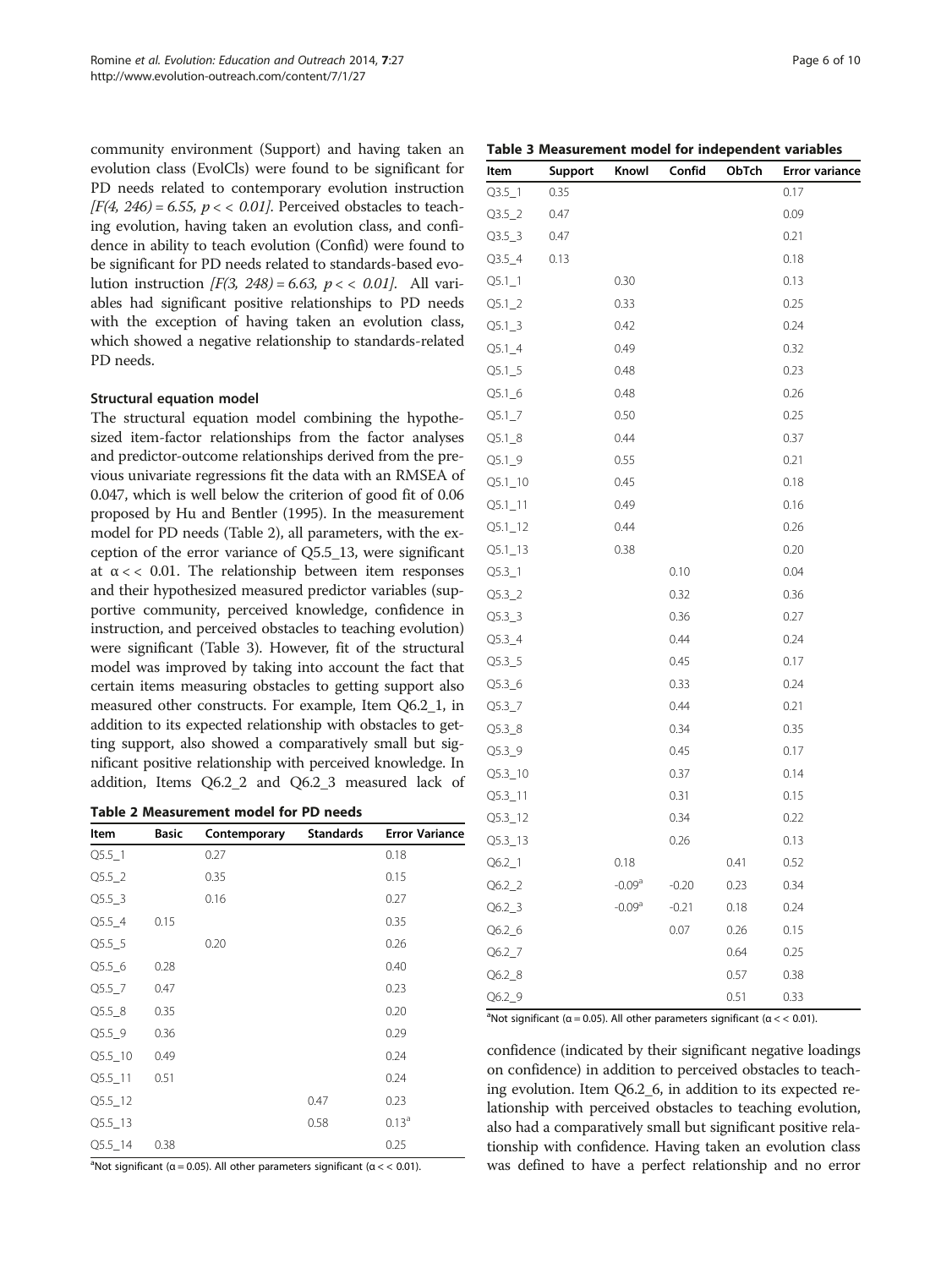variance with respect to its underlying construct since it was directly reported, and thus is not included in Table [3.](#page-5-0)

#### Selection of the best model

Given that the full structural model fit the data well, we attempted to simplify the model. We found that removal of perceived obstacles to teaching evolution ( $\chi^2$  = 32.68, df = 3,  $p \ll 0.001$ , AIC = 2301.03), supportive community  $(x^2 = 6.15, df = 1, p = 0.013, AIC = 2282.19)$ , having taken an evolution class ( $\chi^2$  = 18.1, df = 2, p < < 0.001, AIC = 2292.14), and confidence in instruction ( $\chi^2$  = 8.07,  $df = 1$ ,  $p = 0.005$ ,  $AIC = 2284.11$ ) led to a significant reduction in fit at the  $\alpha$  = 0.05 level, and a subsequent increase in the AIC above the full model value of 2278.04 indicating their importance in the model. However, removal of perceived knowledge caused no significant reduction in fit ( $\chi^2$  = 3.57, df = 2, p = 0.17, AIC = 2277.61), and reduced the AIC, indicating improved fit with respect to the number of model parameters. Since the removal of supportive community did not significantly reduce the fit of the full model at the  $\alpha = 0.01$  level, we attempted to remove this in addition to perceived knowledge to further simplify the model. This led to a significant reduction in fit and an increase in the AIC ( $\chi^2$  = 7.07,  $df = 1$ ,  $p = 0.008$ ,  $AIC = 2282.68$ ), indicating that the best model contains all of the original predictors with the exception of perceived knowledge.

As previously indicated in the univariate regression models, one or more predictors were significantly related to each of the respective PD needs (Table 4). After removal of perceived knowledge, perceived obstacles to teaching evolution was the sole significant predictor for PD needs related to basic pedagogy. Significant positive predictors for PD needs related to contemporary evolution instruction included having a supportive community environment and having taken an evolution class. Having taken an evolution class had a negative relationship with PD needs related to standards-based teaching,

| Table 4 The best-fit structural model for PD needs |  |
|----------------------------------------------------|--|
|----------------------------------------------------|--|

| <b>Teaching type</b> | Predictor        | $\mathsf{B}_{\mathsf{path}}$ | $SE_R$ | z         |
|----------------------|------------------|------------------------------|--------|-----------|
| <b>Basic</b>         | ObTch            | 0.34                         | 0.11   | $3.09***$ |
|                      | Frror            | 0.79                         | 0.41   | 1.93      |
| Contemporary         | ObTch            | 0.21                         | 0.11   | 1.91      |
|                      | Support          | 0.23                         | 0.11   | $2.09*$   |
|                      | <b>FvolClass</b> | 0.41                         | 0.17   | $2.41*$   |
|                      | Frror            | 0.96                         | 0.28   | $3.43***$ |
| Standards            | ObTch            | 0.32                         | 0.094  | $3.40***$ |
|                      | Confidence       | 0.14                         | 0.078  | 1.80      |
|                      | <b>FvolClass</b> | $-0.33$                      | 0.15   | $-2.20*$  |
|                      | Error            | 0.92                         | 0.24   | $3.83***$ |

 $*$ p < 0.05,  $**$ p < 0.01.

and perceived obstacles to teaching evolution had a significant positive relationship. The relationships between perceived obstacles to teaching evolution and PD needs related to contemporary evolution instruction, and between confidence in instruction and PD needs related to standards-based evolution instruction were both positive, but not significant at the α = 0.05 level. Significant error terms for PD related to inquiry and standards reflect systematic trends in the error due to measurement error or important causes not measured in this study.

#### **Discussion**

In this study, we sought to identify a simple and effective model for understanding secondary biology teachers' PD needs related to evolution instruction. In the interest of response validity, we chose to exclude teachers who reported leaving evolution out of their biology instruction since questions related to confidence in teaching evolution topics, perceived support for teaching evolution, and PD needs related to evolution instruction would be largely irrelevant to these teachers. That 52% of all respondents in this study reported teaching evolution is in good agreement with the value of 60% obtained by Berkmann and Plutzer [\(2011\)](#page-9-0).

Toward the goal of helping biology teachers integrate evolution into their classrooms, it is interesting that only four of the 18 potential predictors were shown to be important in describing PD needs for these teachers (Figure [1](#page-7-0)). While perceived knowledge of evolution topics was significant in the individual regression models, it fell out of the structural model. This makes sense given that asking teachers to rate their familiarity with certain topics is more a measure of confidence than actual knowledge and can therefore be accounted for through the predictors of confidence in instruction and perceived obstacles to teaching evolution. Two of the significant predictors related to support for teaching evolution: community support for teaching evolution, which addresses external sources of support, and perceived obstacles to teaching evolution. Previous findings indicate that biology teachers around the world have difficulty navigating the controversy that permeates evolution instruction (Sanders and Ngxola [2009](#page-9-0); Cleaves and Toplis [2007;](#page-9-0) Moore and Kraemer [2005](#page-9-0)). Our findings build upon this, showing that teachers who perceive these obstacles feel greater need for PD related to all aspects of evolution instruction. The positive role of perceived support in PD needs related to contemporary evolution instruction adds extra complexity, indicating that teachers who get more encouragement from school, community, and colleagues are more likely to express desire for PD that helps them move past basic pedagogy. This relationship makes sense in light of research on teacher development (i.e. Fuller [1969\)](#page-9-0). A supportive school and community environment will help teachers transition from novice stages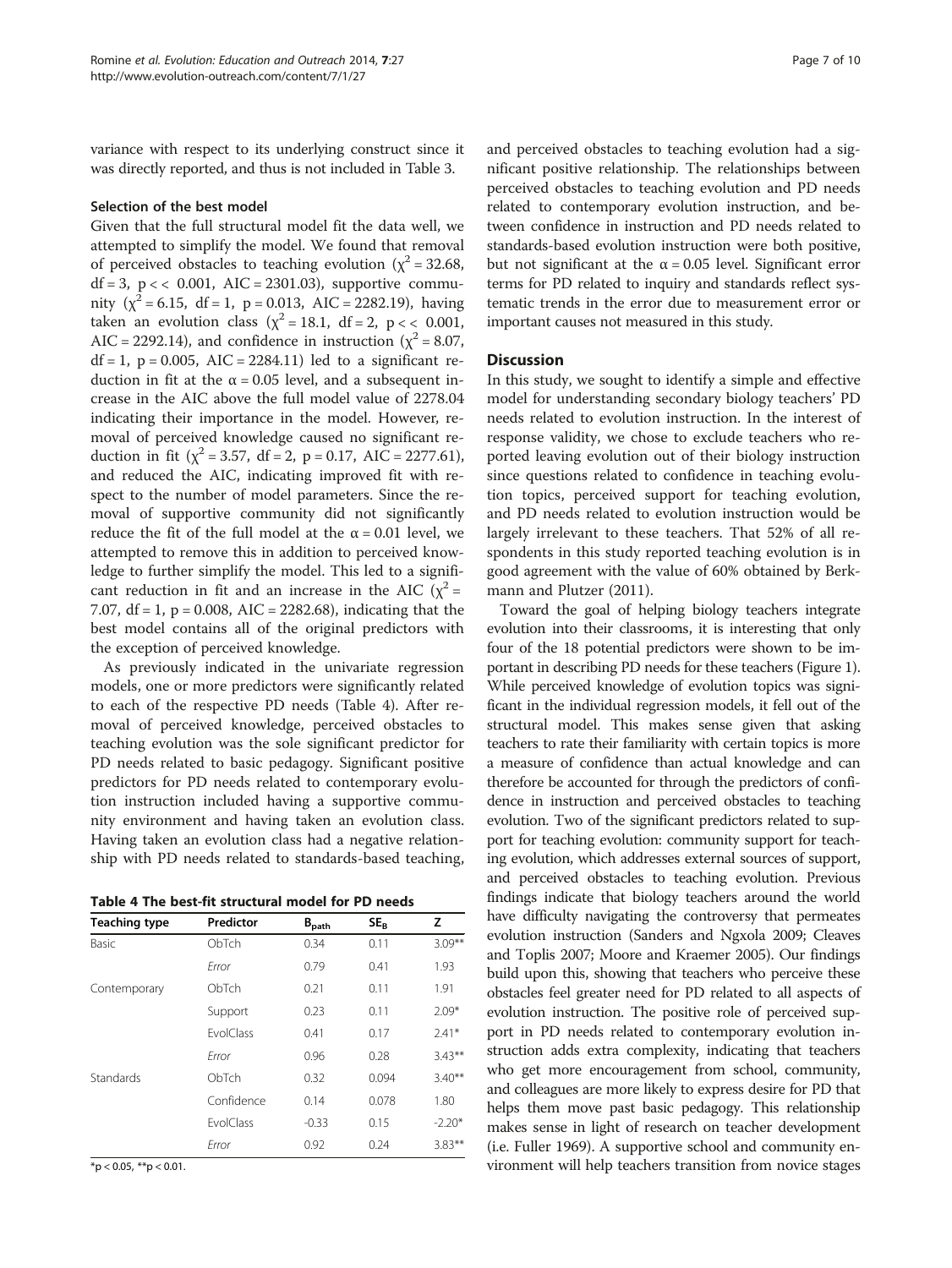<span id="page-7-0"></span>

which focus on the need for survival and control to more advanced stages which focus on finding ways to optimize student learning (Fuller [1969](#page-9-0)). A non-significant positive relationship indicates that PD related to contemporary teaching strategies may be helpful for teachers who struggle to navigate controversy about evolution in their classrooms and schools. However, obstacles are much more strongly associated with PD needs related to basic pedagogy and standards-based teaching. Despite numerous calls to move toward student-centered instruction, basic pedagogical practices must be mastered before a teacher can be expected to effectively implement more advanced pedagogies (Berliner [1988\)](#page-9-0). It follows that biology teachers in nonsupportive environments will likely achieve greatest benefit from programs focusing on building proficiency with teacher-centered strategies which may help improve perceived control over classroom instruction. In addition, emphasis on state and national standards may help struggling teachers address criticism through citation of standards to justify why evolution needs to be covered in the biology classroom (Donnelly and Boone [2007](#page-9-0); Dotger, et al. [2010\)](#page-9-0).

Confidence in ability to teach evolution was positively associated with PD needs related to standards-based teaching, indicating that teachers who feel more confident in their ability to effectively teach evolution topics in biology classes may show preference for PD focusing on biology standards as opposed to basic and contemporary pedagogical strategies. This makes sense given that standards tend to change much more quickly than ideas of teaching best practice. While AIC and chi-square model comparison tests show that confidence is an important part of the model, its lack of significance at the  $\alpha = 0.05$ level indicates its lack of importance in comparison with the factors of community support and background with evolution coursework.

Previous studies indicate that taking an evolution course increases the likelihood of teaching evolution in line with reform efforts (Berkman and Plutzer [2011\)](#page-9-0). Our data indicate that prior coursework related to evolution also plays an important role in perceived PD needs. Teachers who had previously taken an evolution course felt a greater need to focus on contemporary teaching strategies and reduced need for focus on state and national standards related to evolution. It is interesting that this simple piece of information can be used to inform design of well-targeted PD opportunities for biology teachers. The finding that taking an evolution course increases perceived need for improving contemporary teaching strategies makes sense in light of the documented importance of deep understanding on decisions to implement reform-based teaching strategies (Berkman and Plutzer [2011](#page-9-0); Trani [2004](#page-9-0)). However, the negative influence on perceived need for PD focused on standards is more difficult to explain. Since standards directly relate to content that should be taught, it is possible that teachers with more content knowledge feel familiar with evolution content that needs to be taught, precluding the perceived need to consult state and national standards. These teachers may also have stronger opinions regarding what should be taught in their biology classes, and thus feel less need to consult standards for justification. In a study of high school Biology teachers in Ohio, Borgerding ([2012\)](#page-9-0) found that teachers who held more positive views of the state standards tended to cover a greater variety of evolution topics in their classrooms. Since taking an evolution class may lead to more positive views of evolution and the importance of standards, it is possible that these teachers will be more likely to consult, study, and attempt to teach to existing standards themselves without need for PD. Further research similar to Borgerding ([2012](#page-9-0)) will be needed to directly test assertions regarding the complex interactions between biology teachers, their instruction, and education standards related to evolution.

In order to fully understand evolution teachers' PD needs, it is also useful to look at certain variables that did not contribute to the model. It may seem surprising that observed variables related to evolution teachers' certification backgrounds including educational level and path to certification, school size, and type of community, were shown to be unimportant for describing PD needs. It may similarly seem surprising that measured constructs related to familiarity with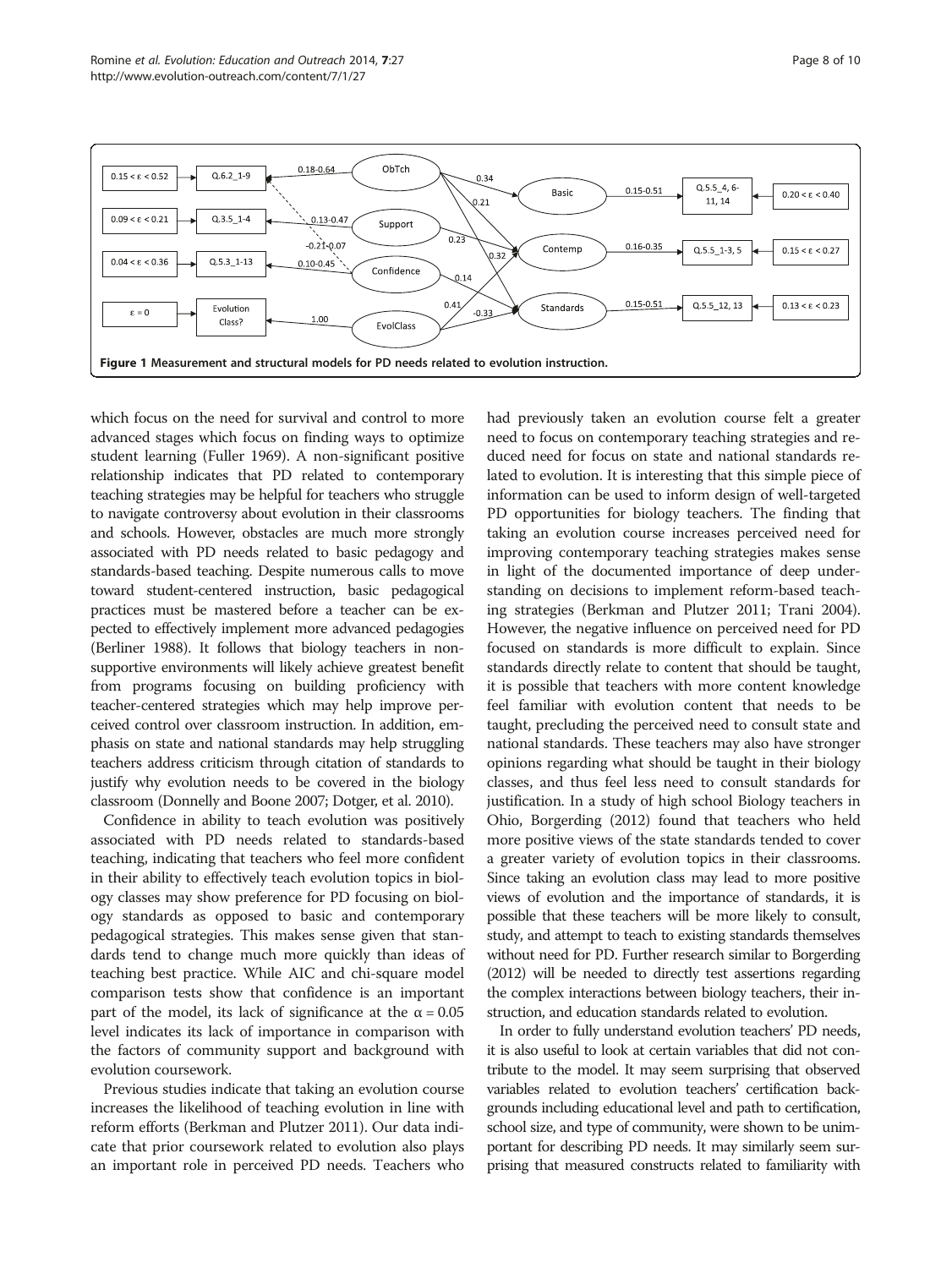<span id="page-8-0"></span>teaching resources did not contribute to the model. This should not be taken to mean that PD for biology teachers should not address how to find and use teaching resources or be tailored to specific school and community environments; indeed, these comprise major goals of PD efforts such as ENSI. Rather, it implies that variance related to PD needs that is explained by these variables is already subsumed by the four core predictors in the model. For example, it is reasonable to expect that familiarity with teaching materials would be positively associated with confidence in teaching evolution material and negatively associated with obstacles to finding a supportive teaching environment. Thus, we propose that PD which increases teachers' familiarity with available evolution teaching resources would also increase teachers' confidence in their instruction and help them overcome social obstacles such as opposition from parents, administrators, and students.

While our structural model brings simplicity and unity to our understanding of PD needs for biology teachers who teach evolution, it also illustrates the complexity of the topic. Significant error variances for many of the variables indicate that there is much left unexplained. Where does the unexplained variance lie? Some of the unexplained variance can be attributed to measurement error, which is reflected by Cronbach's alpha reliability measures below unity. However, significant error trends for contemporary and standards-based learning may indicate that there are other potentially important predictors that were unmeasured in this study and therefore unaccounted for by the model. For example, an important limitation of this study is that we did not ask teachers to specifically indicate whether or not they personally accept the theory of evolution; rather we only asked them if this was an obstacle they faced. Similarly, we did not ask teachers to indicate how they identify with anti-evolutionary ideas such as those associated with creationism. This was likely partially accounted for through the screening criterion we imposed given that acceptance of evolution influences personal decisions regarding whether or not to include it in the biology curriculum (Abrie 2010). However, since curricular decisions are often made at the state, district, school, and department levels, it would be incorrect to assume that the teacher has sole discretion over curricular content. Given that a biology teacher's acceptance of evolution influences how he/she chooses to integrate it into the curriculum (Abrie 2010), it is reasonable to expect that degree of acceptance of evolution and identification with creationist ideas would also influence PD needs among those who teach evolution. Exploration of facets of evolution acceptance and how they link to PD needs will be left to future research.

### Conclusion

Findings from prior research indicate that many factors play a role in high school teachers' decisions to implement evolution instruction in the biology classroom, and multiple studies have documented the effectiveness of PD experiences in helping teachers move toward reform-based practice in the teaching of evolution. However, these teachers continue to express need for more PD. Little work has been done toward understanding factors that influence the PD needs of biology teachers who teach evolution. In this study, we undertook a systematic evaluation of potential factors influencing these teachers' perceived PD needs and presented a simple model that can be used to direct PD efforts. The model shows that factors related to support, confidence, and prior evolution coursework play an important role in the types of PD that biology teachers need. Presentation of such a model lends the assertion that a key to implementation of successful PD programs must begin with an attempt to understand participants' prior experience and perceptions about the topic of evolution and its implementation in the biology classroom. We hope that findings from this study will be used to inform these efforts, and ultimately lead the way to more effective PD programs aimed at helping teachers of evolution improve their instruction.

#### Additional file

[Additional file 1:](http://www.evolution-outreach.com/content/supplementary/s12052-014-0027-y-s1.docx) Survey of Professional Development Needs for Evolution Instructors.

#### Competing interests

The authors declare that they have no competing interests.

#### Authors' contributions

WR carried out data analysis and drafted the background, methods, results, and discussion sections with the assistance of EB. EB and PF designed the survey, used it to collect data from evolution educators, and contributed to the background, methods, and discussion sections. AS drafted the review of literature. All authors read and approved the final manuscript.

#### Acknowledgements

This material is based upon work supported by the National Science Foundation Transforming Undergraduate Education in Science (TUES) program under Grant 114062. Any opinions, findings, and conclusions or recommendations expressed in this material are those of the author(s) and do not necessarily reflect the views of the National Science Foundation.

#### Author details

<sup>1</sup>Department of Biological Sciences, Wright State University, 3640 Colonel Glenn Hwy, Dayton, OH 45435, USA. <sup>2</sup>Science Education Center, University of Missouri, 321 Townsend Hall, Columbia, MO 65211, USA. <sup>3</sup>School of Education, University of Western Sydney, Locked Bag 1797, Penrith, NSW 2751, Australia.

#### Received: 20 May 2014 Accepted: 16 October 2014 Published online: 05 November 2014

#### References

- Abrie, AL. (2010). Student teachers' attitudes toward and willingness to teach evolution in a changing South African environment. Journal of Biological Education, 44, 102–107.
- Aguillard, D. (1999). Evolution education in Louisiana public schools: a decade following Edwards v Aguillard. American Biology Teacher, 61, 182–188.